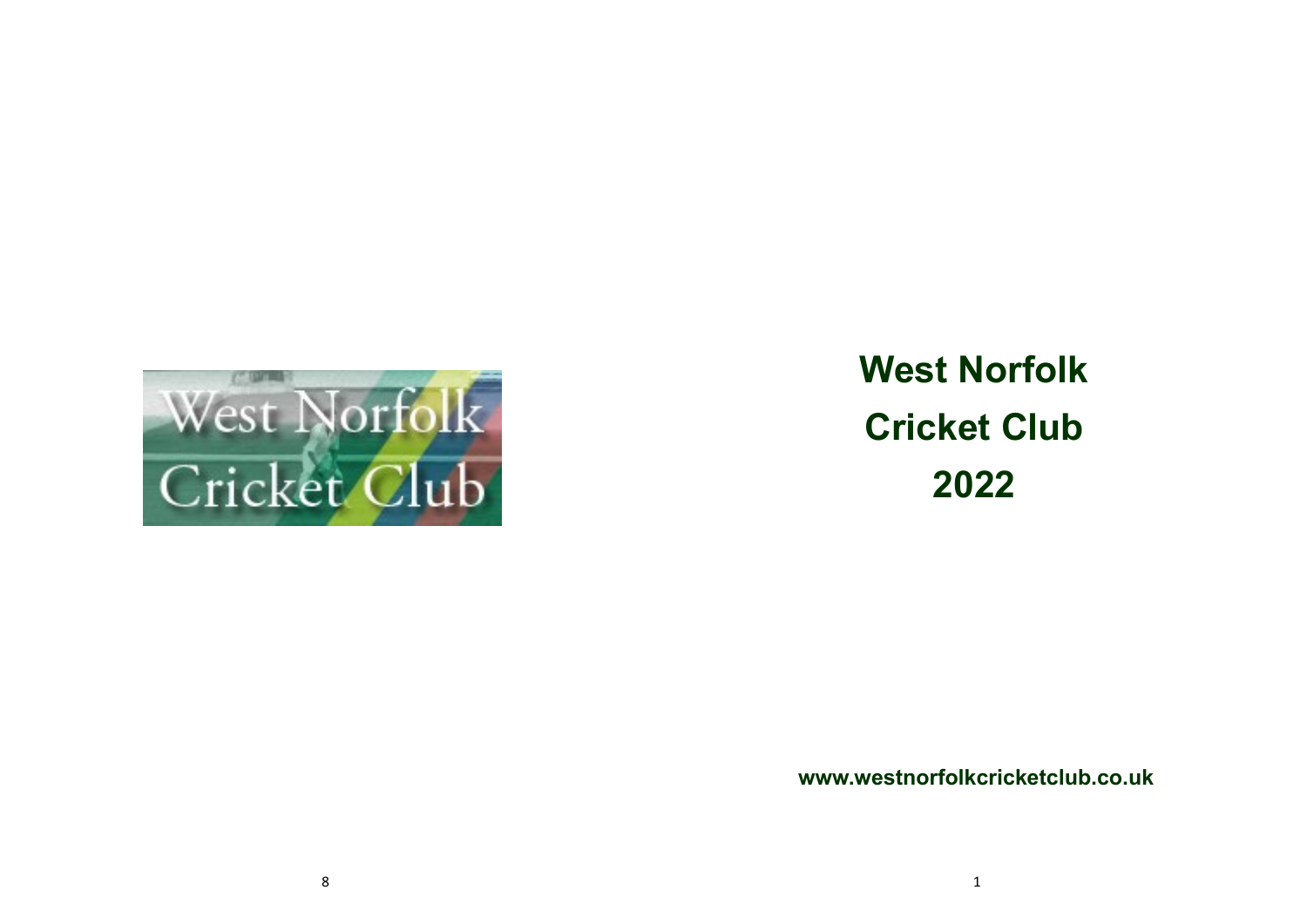### **Match Managers**

#### **Members**

Would members wishing to play in any fixture please contact the match manager and not wait to be asked

#### **Match Fees Members & Guests**

| All day games   | £20.00 |
|-----------------|--------|
| Afternoon games | £10.00 |

### **Club Colours**

Please contact the Secretary for Club Colours

| N Lomax            | 07788 929692<br>nlomaxenterprise@gmail.com    |
|--------------------|-----------------------------------------------|
| <b>B C Stanton</b> | 07899 997069<br>Ben.Stanton@jmfinn.com        |
| J J Stanton        | 07866 781229<br>Jeremy-Stanton@birketts.co.uk |
| <b>R B Stanton</b> | 07768 764939<br>r.stanton@pigeon.co.uk        |
| <b>W</b> R Stanton | 07500 012367<br>w.stanton@pigeon.co.uk        |
| R C Thompson       | 07815 139685<br>grove@gtfarms.co.uk           |
| J C E Wilson       | 07876 784962<br>warenfarm@aol.com             |
| R Wilson           | 07557 079828<br>r.wilson610@hotmail.co.uk     |

2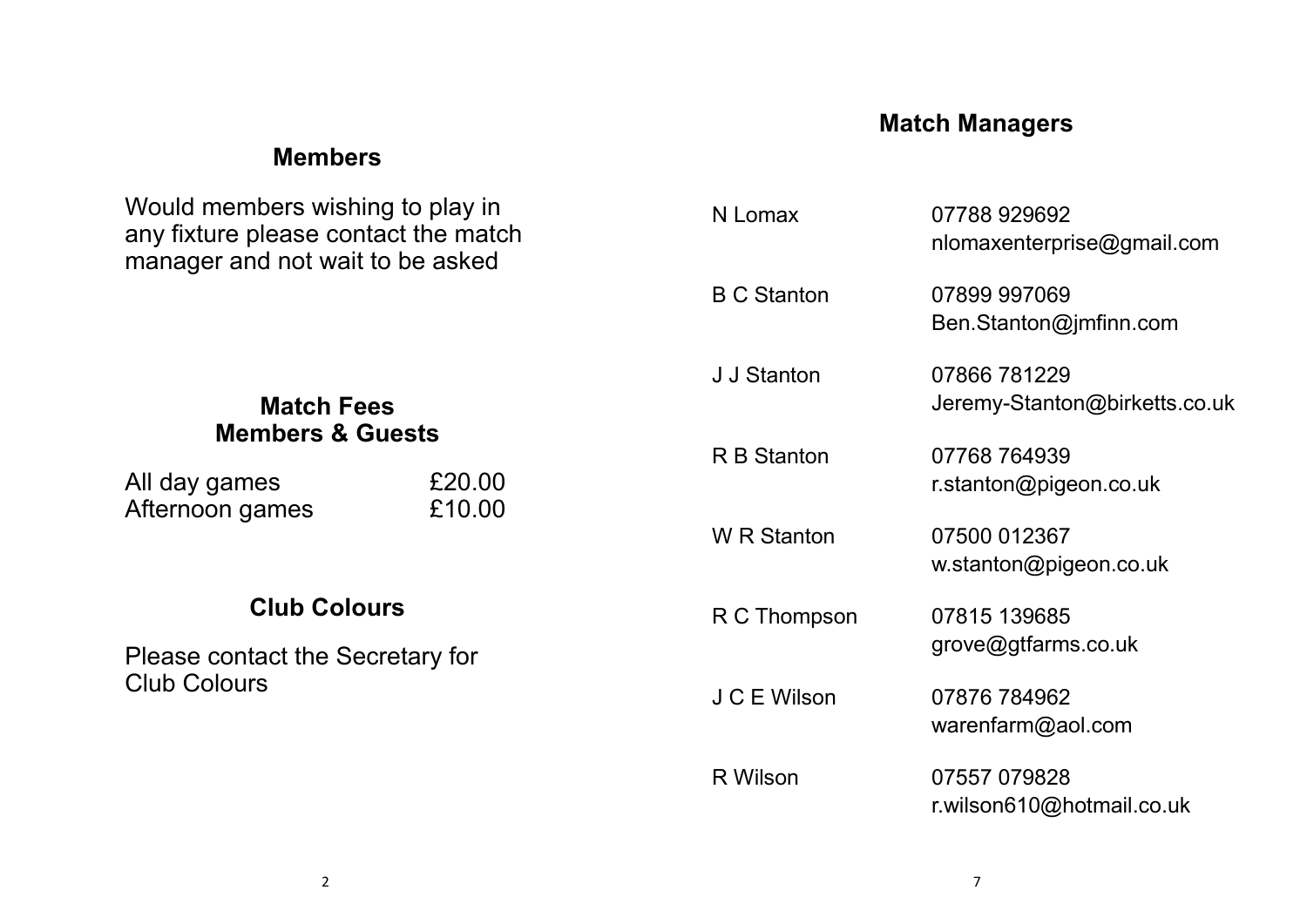# **Match Managers**

## **West Norfolk Cricket Club**

| A J Everall                | 07786 165468<br>John.Everall@jmfinn.com                     | President:              | W J Hammond                                |
|----------------------------|-------------------------------------------------------------|-------------------------|--------------------------------------------|
|                            |                                                             | Captain:                | <b>B C Stanton</b>                         |
| M D R Fairey<br>J P Garner | 07831 211592<br>MFairey@mauricecrouch.co.uk<br>07792 127253 | Vice Captain:           | J P Garner<br>N Lomax<br>H J Kennedy       |
|                            | jamespetergarner@gmail.com                                  | Hon. Fixture Secretary: | R B Stanton                                |
| R E Q Gurney               | 07770 918268                                                | Hon. Secretary:         | R B Stanton                                |
|                            | robert.gurney@rqcapital.co.uk                               | Hon. Treasurer:         | A J Everall                                |
| W J Hammond                | 07778 620015<br>whammond@afiweb.net                         | Committee:              | M D R Fairey<br>R E Q Gurney<br>D J Holden |
| D J Holden                 | 07966 016971<br>holden.james@gmail.com                      |                         | J J Stanton<br>R C Thompson                |
| H J Kennedy                | 07966 284266<br>harry.kennedy@savills.com                   | <b>Golf Secretary:</b>  | J C E Wilson                               |